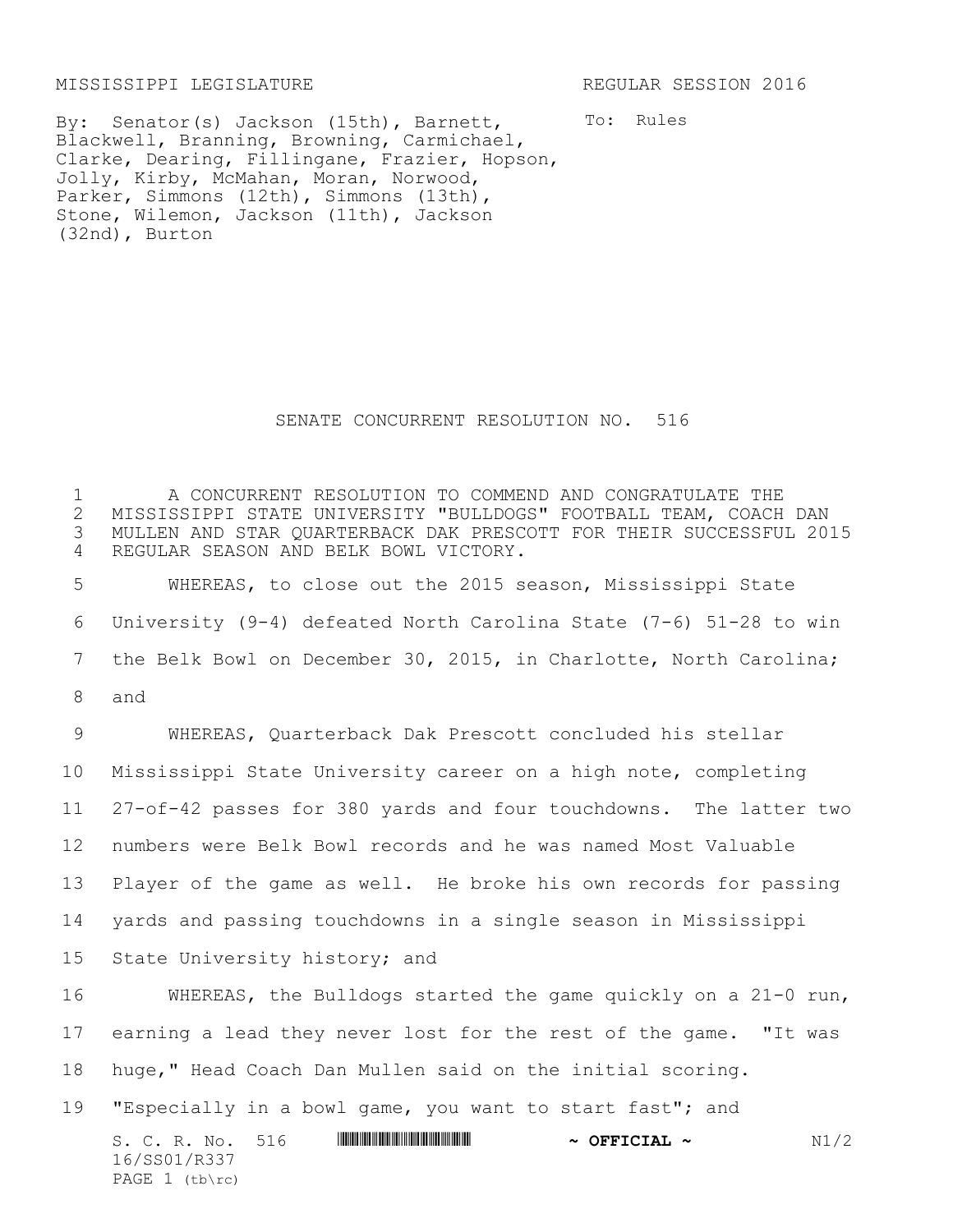WHEREAS, with Prescott delivering the passes, junior receiver Fred Ross also extended his own single-season school record with 88 catches this season, a mark that puts him in the Top 10 of SEC single-season highs. Overall, Prescott completed 25-of-42 passes for 380 yards and 4 touchdowns, setting the Belk Bowl record for both passing yards and total offense, while Ross caught 7 passes for 74 yards and one touchdown, becoming only the second player in Mississippi State University history to top 1,000 receiving yards in a season. Defensively, Mississippi State University put pressure on the North Carolina State offense for the majority of the game, starting with an interception by freshman linebacker Gerri Green on the first play of the game as North Carolina State University quarterback was under duress. Junior linebacker Beniquez Brown led Mississippi State University with nine tackles, including two sacks of the North Carolina State University quarterback. Overall, MSU's front seven had eight quarterback hurries and six sacks; and

 WHEREAS, with the win, Mississippi State finished with its third nine-win season under Head Coach Dan Mullen, earning back-to-back nine-win seasons for the first time in school history. State is now 11-8 overall in bowl contest, 4-2 under Mullen's guidance. "In 114 years of Mississippi State football, only six teams have won nine games," Mullen remarked. "This team is one of them"; and

 $S. C. R. No. 516$  **WITH FINITE WITH THE**  $\sim$  **OFFICIAL**  $\sim$ 16/SS01/R337 PAGE 2 (tb\rc)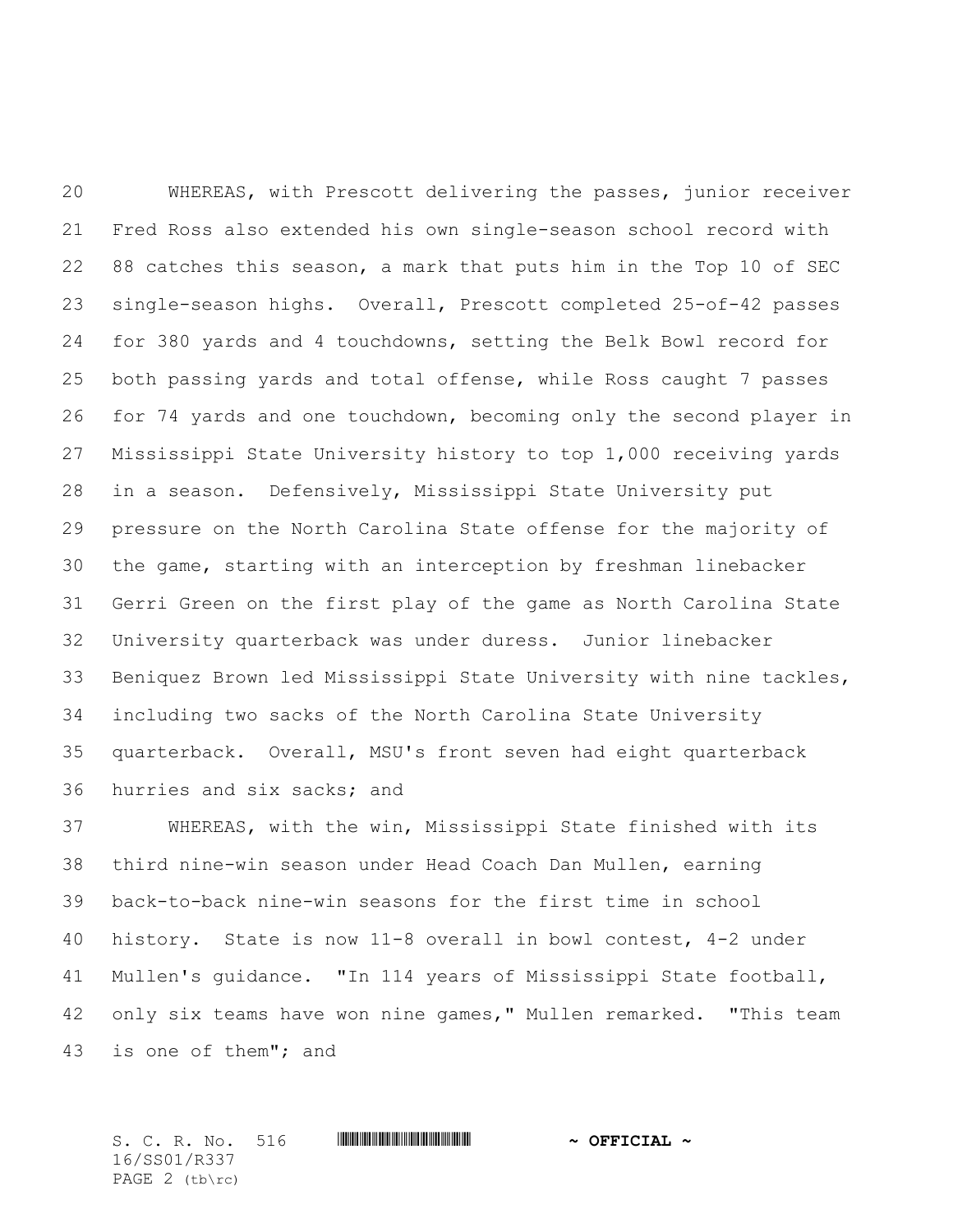WHEREAS, 2016 Mississippi State University "Bulldog" Football Team Roster: De'Runnya Wilson, WR; Will Redmond, DB; Elijah Staley, QB; Traver Jung, LB; Gerri Green, LB; Fred Brown, WR; Cedric Jiles, DB; Donald Gray, WR; Tolando Cleveland, DB; Nick Fitzgerald, QB; Fred Ross, WR; Jamoral Graham, DB; Nathan Gieb, ATH; Brandon Holloway, RB; Kivon Coman, DB; Damian Williams, QB; Jamal Peters, DB; Zach Jackson, LB; Nick Tiano, QB; Dak Prescott, QB; Elias Cane, ATH; Joe Morrow, WR; Deontay Evans, DB; Deddrick Thomas, WR; Gus Walley, TE; Brandon Bryant, DB; Nick Gibson, RB; Malik Dear, WR; Taveze Calhoun, DB; Keith Mixon, WR; Chris Rayford, DB; Westin Graves, K; Kendrick Market, DB; Alec Murphy, RB; Lee Jackson, ATH; Aeris Williams, RB; DeAndre Ward, LB; Josiah Phillips, ATH; Zak Neary, ATH; Chris Stamps, DB; Hayes Walker, ATH; Maurice Smitherman, DB; Ashton Shumpert, RB; Dontavian Lee, RB; Cory Thomas, DL; Alan Worsham, ATH; Gabe Myles, WR; Bennie Braswell III, RB; Bryce Brown, ATH; Danortis McWilliams, ATH; Winston Chapman, SN; Richie Brown, LB; Devon Bell, P/K; Mark McLaurin, DB; Beniquez Brown, LB; Fletcher Adams, DL; Logan Cooke, K/P; Brandon Davis, DB; Chase Jones, ATH; Leo Lewis, LB; J.T. Gray, LB; Dezmond Harris, LB; A.J. Jefferson, DL; Ryan Brown, DL; Torrey Dale, DL; Tim Washington, LB; Kelan Chairs, LB; Hunter Bradley, SN; Lawrence Brown, ATH; Martinas Rankin, OL; Allen Perkins, ATH; Nick Proby, ATH; Will Coleman, DL; Justin Senior, OL; Nathan Swanson, SN; Jamaal Clayborn, OL; Deion Calhoun, OL; Devon Desper, OL; Jocquell Johnson, OL; Joel Baldwin, SN; Michael

S. C. R. No. 516 **WILL AND A SEPT CIAL ~** 16/SS01/R337 PAGE 3 (tb\rc)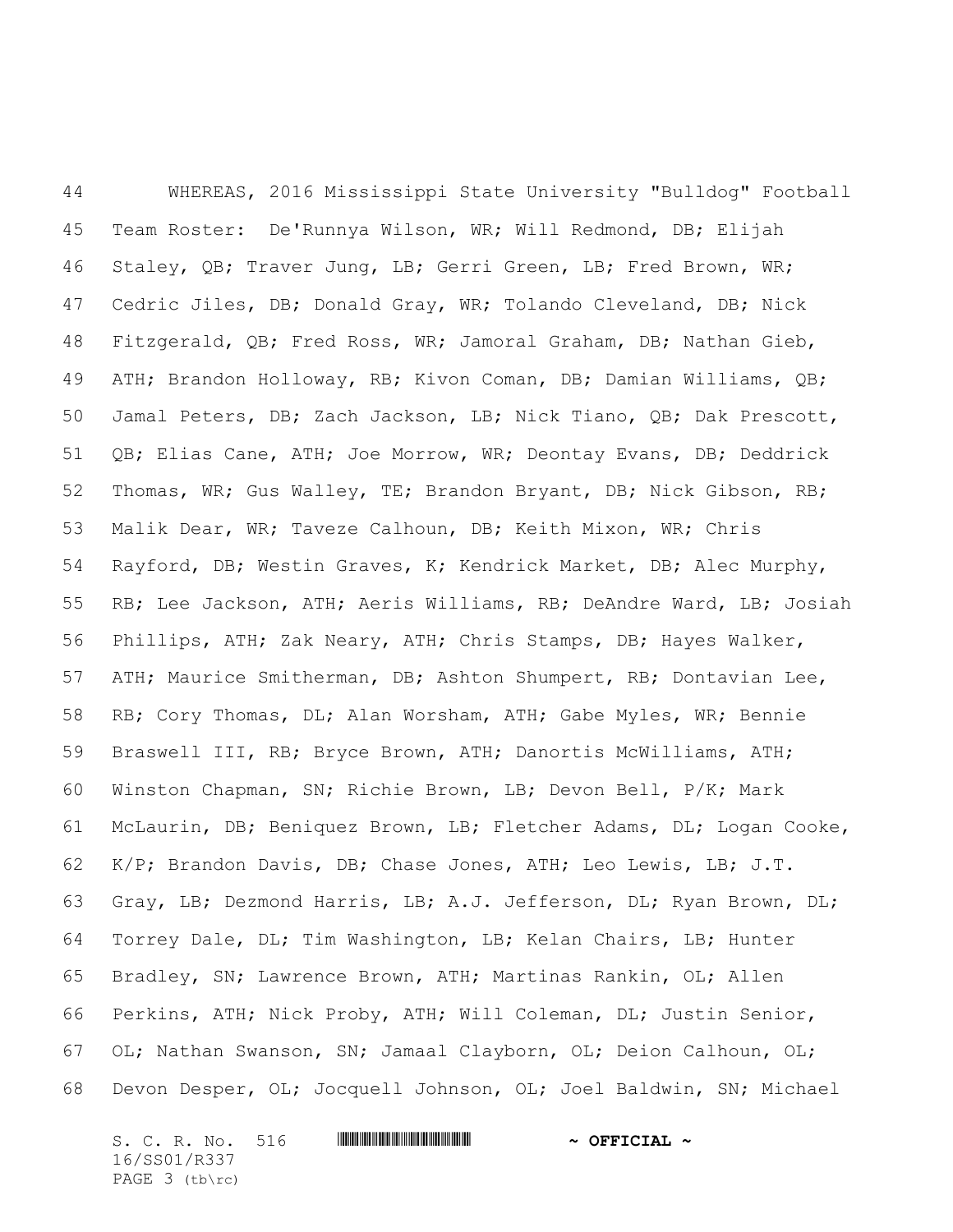Story, OL; Devin Hadley, ATH; Darryl Williams, OL; Justin Malone, OL; Cole Carter, OL; Ronald Cochran, OL; Rodney Lacy, ATH; Elgton Jenkins, OL; Harrison Moon, OL; Jake Thomas, OL; Rufus Warren, OL; Damien Robinson, OL; Evans Wilkerson, ATH; TJ Flinta, ATH; Aaron Hamaker, ATH; Justin Johnson, WR; Farrod Green, TE; Jefferson Teel, ATH; Kareem Vance Jr., WR; Darrion Hutcherson, TE; Jonnas Spivey, WR; Jesse Jackson, WR; Nick James, DL; Javous Nicks, WR; Grant Harris, DL; Anfernee Mullins, DL; Brian Houston, ATH; Kendell Jones, DL; Nelson Adams, DL; Braxton Hoyett, DL; Johnathan Calvin, DL; Chris Jones, DL; and Keith Joseph Jr., DL; and

 WHEREAS, the Mississippi State University 2015 Coaches: Head Coach Dan Mullen; Assistant Coaches: Manny Diaz, Billy Gonzales, John Hevesy, Tony Hughes, Brian Johnson, Greg Knox, Scott Sallach, Deshea Townsend and David Turner; Director of Player Personnel Rockey Felker; Jon Clark, Assistant to the Head Coach; Lee Davis, Coordinator of Football Recruiting; Sleepy Robinson, Recruiting Specialist; Brian Squeglia, Recruiting Specialist; Niel Stopczynski, Assistant Recruiting Coordinator; Ephraim Banda, Defensive Quality Control; Albert Poree, Special Teams Quality 88 Control; and James Vollono, Offensive Quality Control; and WHEREAS, it is with great pride that we recognize these

 outstanding athletes who have brought honor to their university, their community and to the State of Mississippi:

 NOW, THEREFORE, BE IT RESOLVED BY THE SENATE OF THE STATE OF 93 MISSISSIPPI, THE HOUSE OF REPRESENTATIVES CONCURRING THEREIN, That

S. C. R. No. 516 **WILL AND A SEPT ALL AND A OFFICIAL ~** 16/SS01/R337 PAGE 4 (tb\rc)